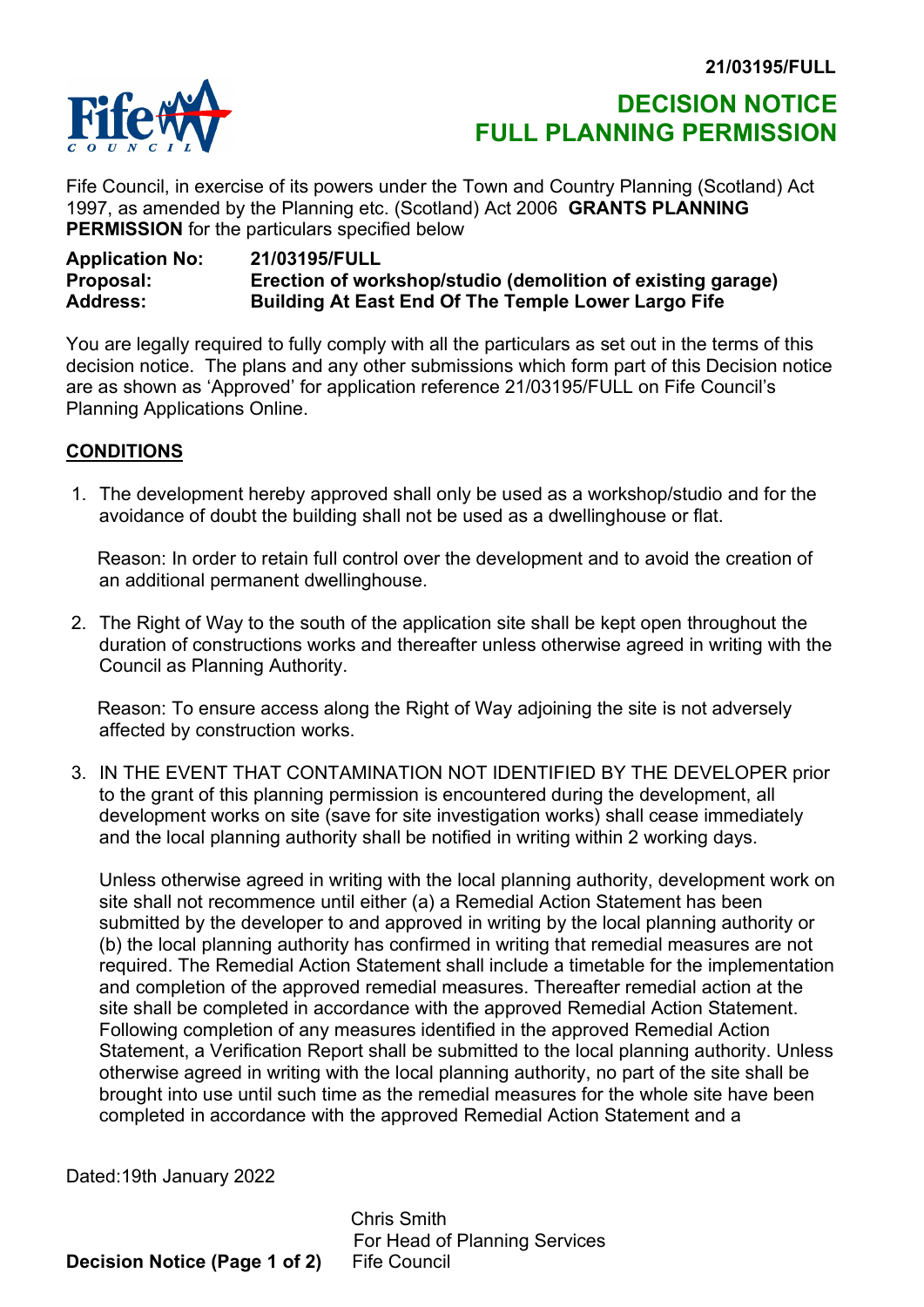Verification Report in respect of those remedial measures has been submitted by the developer to and approved in writing by the local planning authority.

Reason: To ensure all contamination within the site is dealt with.

# REASON(S) FOR MAKING THIS DECISION

The reason(s) why the Council made this decision are: -

The proposal is considered acceptable in terms of design, detailing and choice of materials; and would protect and enhance the character and appearance of this property and surrounding area. It is considered, in this instance, that the proposal complies with the adopted FIFEplan (2017).

# PLANS

The plan(s) and other submissions which form part of this decision are: -

| <b>Reference</b> | <b>Plan Description</b>                     |  |  |
|------------------|---------------------------------------------|--|--|
| 01               | <b>Location Plan</b>                        |  |  |
| 02               | Topographic Site Plan                       |  |  |
| 03               | Site Layout                                 |  |  |
| 04               | <b>Existing Elevations</b>                  |  |  |
| 05               | <b>Floor Plan Proposed</b>                  |  |  |
| 06               | <b>Floor Plan Proposed</b>                  |  |  |
| 07               | <b>Floor Plan Proposed</b>                  |  |  |
| 08               | Roof Plan                                   |  |  |
| 09               | <b>Proposed Elevations</b>                  |  |  |
| 10               | <b>Proposed Elevations</b>                  |  |  |
| 11               | <b>Proposed Elevations</b>                  |  |  |
| 12               | <b>Proposed Elevations</b>                  |  |  |
| 13               | <b>Sectional Details</b>                    |  |  |
| 14               | Design and/or Access Statement              |  |  |
| 15               | <b>Block Plan</b>                           |  |  |
| 16               | Low Carbon Sustainability Checklist         |  |  |
| 17               | <b>Flood Risk Assessment</b>                |  |  |
| 18               | <b>SUDs and Flood Risk Assessment Certs</b> |  |  |
| 19               | Drainage Plan                               |  |  |
| 20               | <b>Additional Information</b>               |  |  |
| 21               | <b>SUDs and Flood Risk Assessment Certs</b> |  |  |
| 22               | <b>SUDs and Flood Risk Assessment Certs</b> |  |  |

Dated:19th January 2022

 Chris Smith For Head of Planning Services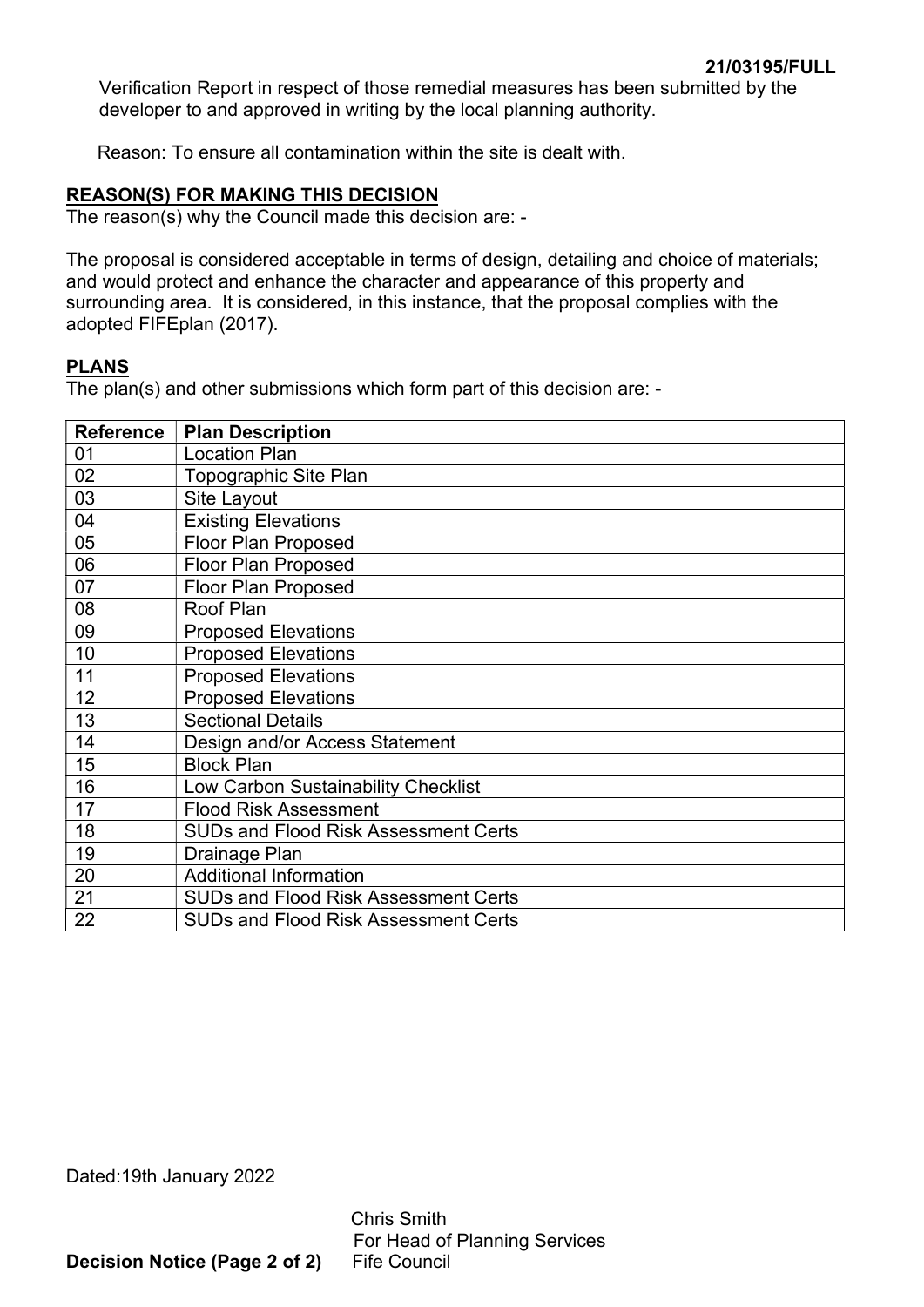# IMPORTANT NOTES ABOUT THIS DECISION

# IT IS YOUR RESPONSIBILITY TO ENSURE THAT ALL WORKS AUTHORISED BY THIS DECISION ARE CARRIED OUT STRICTLY IN ACCORDANCE WITH ALL OF THE CONDITIONS AND SPECIFICATIONS OF THE DECISION NOTICE, INCLUDING THESE NOTES.

### **DURATION**

 This permission will lapse 3 years from the date of this decision, unless there is a specific condition relating to the duration of the permission or development has commenced by that date.

#### COMMENCEMENT/COMPLETION OF DEVELOPMENT

Prior to the development hereby approved commencing on site, you are required to submit written notification to Fife Council as Planning Authority of the intended date of commencement of the development (form attached), which for the avoidance of doubt shall not commence until this notification has been agreed in writing by this Council. On completion of the development, you are also required to submit written notification to this Council of this as soon as practicably possible.

# COALFIELD STANDING ADVICE - DEVELOPMENT LOW RISK AREA

The proposed development lies within a coal mining area which may contain unrecorded coal mining related hazards. If any coal mining feature is encountered during development, this should be reported immediately to the Coal Authority on 0345 762 6848.

Further information is also available on the Coal Authority website at: www.gov.uk/government/organisations/the-coal-authority

# LOCAL REVIEW

If you are not satisfied with the condition(s) imposed by the Council you may request a review of the decision by the Council's Local Review Body. The local review should be made in accordance with section 43A of the Town and Country Planning (Scotland) Act 1997 as amended by the Planning etc (Scotland) Act 2006 by notice sent within three months of the date specified on this notice. Please note that this date cannot be extended. The appropriate forms can be found following the links at www.fifedirect.org.uk/planning. Completed forms should be sent to:

Fife Council, Committee Services, Corporate Services Directorate

Fife House North Street Glenrothes, Fife KY7 5LT or emailed to local.review@fife.gov.uk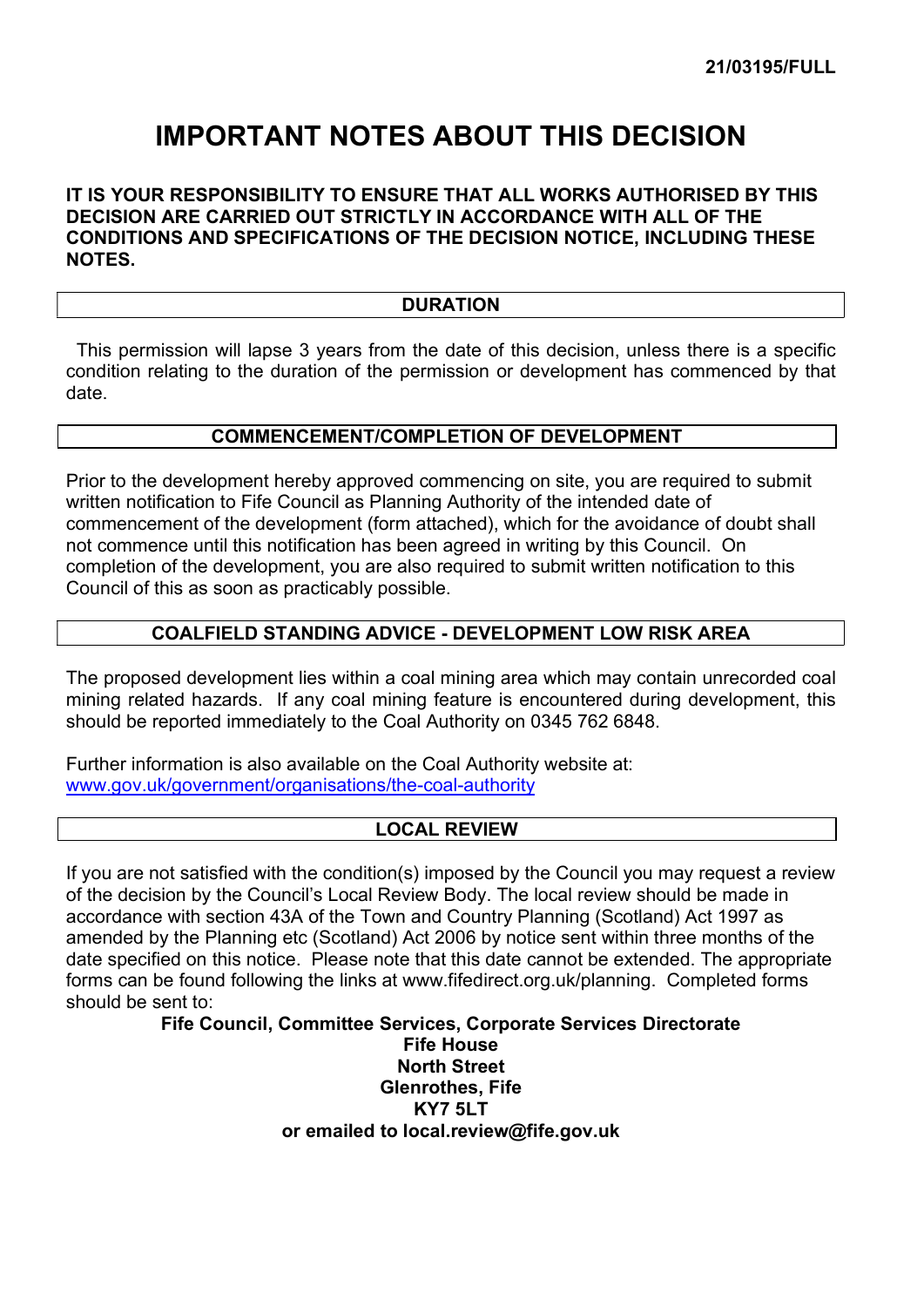# LAND NOT CAPABLE OF BENEFICIAL USE

If permission to develop land is refused or granted subject to conditions, whether by the Planning Authority or by the Scottish Minister, and the owner of the land claims that the land has become incapable of reasonably beneficial use in its existing state and cannot be rendered capable of reasonably beneficial use by the carrying out of any development which has been or would be permitted, he/she may serve on the Planning Authority a purchase notice requiring the purchase of his/her interest in the land in accordance with Part V Town and Country Planning (Scotland) Act, 1997.

# ENFORCEMENT

Failure to carry out development in accordance with the approved details or to comply with any conditions on this decision notice may result in enforcement action being taken.